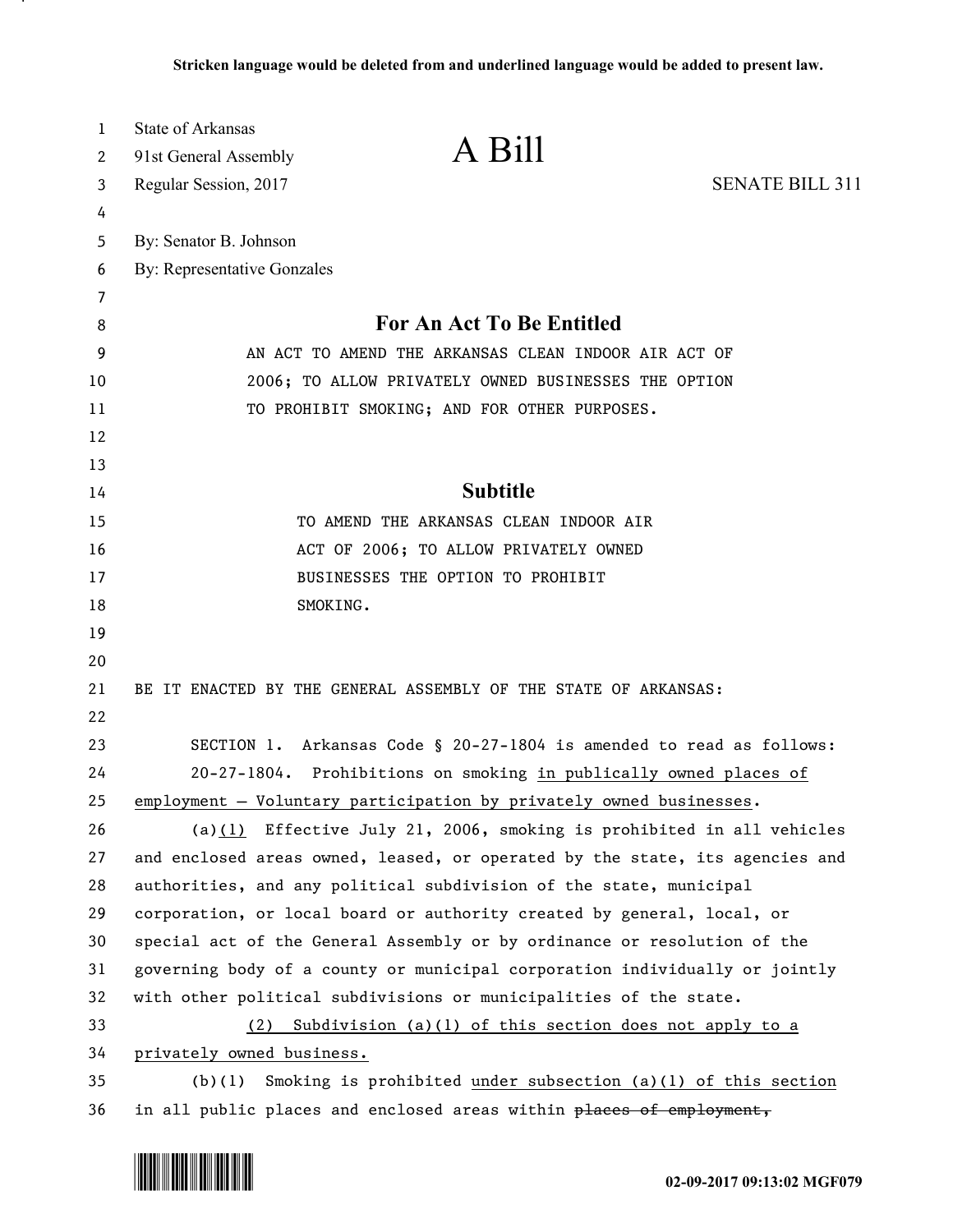| $\mathbf{1}$ | including, but not limited to each publically owned place of employment,      |  |
|--------------|-------------------------------------------------------------------------------|--|
| 2            | including without limitation:                                                 |  |
| 3            | Common work areas;<br>(A)                                                     |  |
| 4            | (B)<br>Auditoriums;                                                           |  |
| 5            | (C)<br>Classrooms;                                                            |  |
| 6            | (D)<br>Conference and meeting rooms;                                          |  |
| 7            | Private offices;<br>(E)                                                       |  |
| 8            | (F)<br>Elevators;                                                             |  |
| 9            | (G)<br>Hallways;                                                              |  |
| 10           | (H)<br>Health care facilities;                                                |  |
| 11           | Cafeterias;<br>(1)                                                            |  |
| 12           | (J)<br>Employee lounges;                                                      |  |
| 13           | Stairs;<br>(K)                                                                |  |
| 14           | (L)<br>Restrooms; and                                                         |  |
| 15           | All other enclosed areas.<br>(M)                                              |  |
| 16           | (2)<br>An Under subsection (a)(1) of this section, an individual, a           |  |
| 17           | person, an entity, or a business subject to the smoking prohibitions of this  |  |
| 18           | section shall not discriminate or retaliate in any manner against a person    |  |
| 19           | for making a complaint of a violation of this section or furnishing           |  |
| 20           | information concerning a violation to a person, an entity, or a business or   |  |
| 21           | to an enforcement authority.                                                  |  |
| 22           | The prohibitions on smoking in subsections (a) subdivision<br>(3)             |  |
| 23           | $(a)(1)$ and subsection (b) of this section and the provisions of subdivision |  |
| 24           | $(b)(2)$ of this section shall be communicated to all current employees by    |  |
| 25           | their employer within thirty (30) days of July 21, 2006, and to each          |  |
| 26           | prospective employee upon application for employment.                         |  |
| 27           |                                                                               |  |
| 28           | SECTION 2. Arkansas Code § 20-27-1805 is repealed.                            |  |
| 29           | 20-27-1805. Exemptions.                                                       |  |
| 30           | An owner or operator of any of the following areas may exempt itself          |  |
| 31           | from this subchapter:                                                         |  |
| 32           | (1) Private residences except when used as a licensed child                   |  |
| 33           | eare, adult daycare, or health care facility;                                 |  |
| 34           | $(2)$ $(A)$ Hotel and motel rooms that are rented to guests and are           |  |
| 35           | designated as smoking rooms.                                                  |  |
| 36           | (B) However, if a hotel or motel has more than twenty-five                    |  |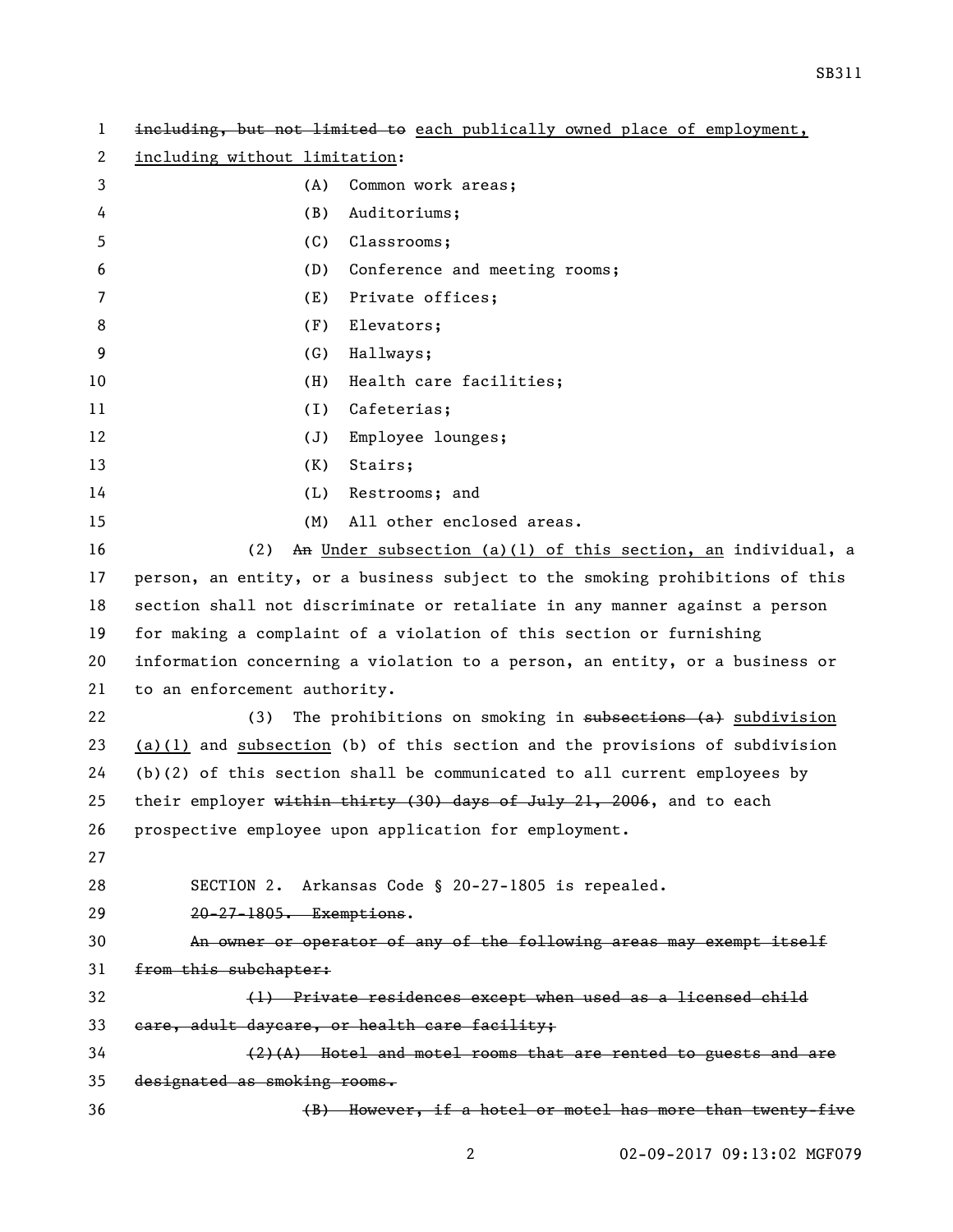(25) guest rooms, not more than twenty percent (20%) of rooms rented to guests in the hotel or motel may be designated as exempt from this subchapter; (3)(A) All workplaces of any employer with fewer than three (3) employees. (B) This exemption does not apply to any public place; (4) A retail tobacco store, if secondhand smoke from the store does not infiltrate into areas in which smoking is prohibited under this subchapter; (5)(A) An area within a long-term care facility that is designated by the long-term care facility as a smoking area for supervised 12 patient and supervisory staff smoking; or 13 (B) An area outside of the long-term care facility that is designated for visitors and staff that is beyond twenty-five feet (25') of any primary entryway or opening of a long-term care facility; (6) Outdoor areas of places of employment; 17 (7) All workplaces of any manufacturer, importer, or wholesaler 18 of tobacco products, of any tobacco leaf dealer or processor, and all tobacco storage facilities; 20 (8)(A) All restaurants and bars licensed by the State of Arkansas that prohibit at all times all persons less than twenty-one (21) years of age from entering the premises if secondhand smoke does not 23 infiltrate into areas in which smoking is prohibited under this subchapter. (B) All restaurants and bars that are exempt under this subdivision (8) shall prominently display a health warning sign as defined by 26 the State Board of Health; and (9) Designated smoking areas on the gaming floor of any franchisee of the Arkansas Racing Commission. SECTION 3. Arkansas Code § 20-27-1807 is amended to read as follows: 20-27-1807. Rules — Promulgation and enforcement authority. 32 (a)(1) The State Board of Health may adopt reasonable rules and 33 regulations that it determines are necessary or useful to carry out the purposes or facilitate enforcement of this subchapter. (2) A privately owned business may choose to follow the rules

adopted under this section.